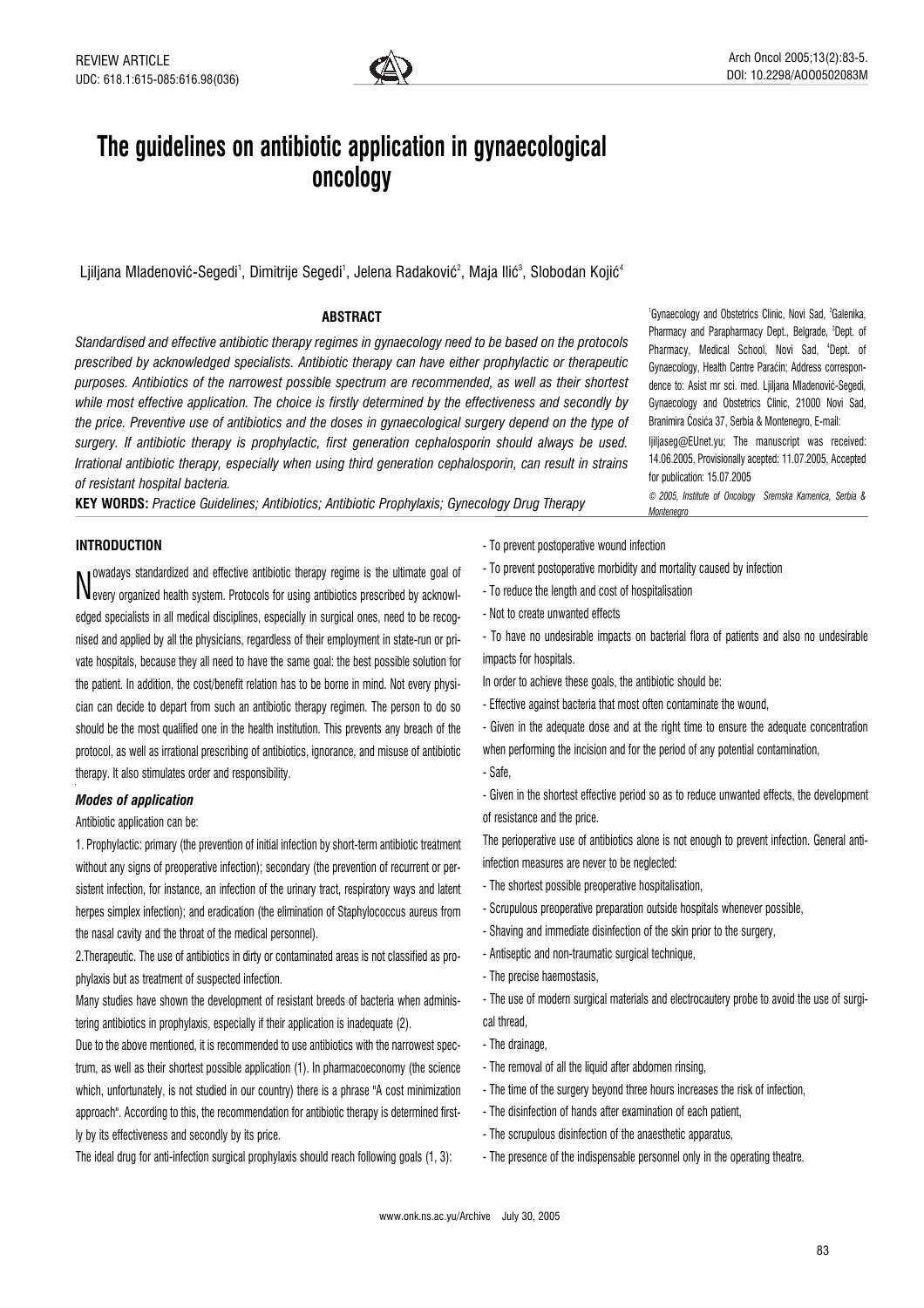In order for these measures to be effective there has to be the willingness and discipline of all medical personnel to conduct them.

The individual status of each patient and the germ virulence play a crucial role in the development of infection. According to the findings of the research conducted on animals, the body's defence against infection starts only three hours after the beginning of an operation. Recommendations for preventive use of antibiotics in various types of operations (4- 7):

Abdominal hysterectomy: It is compulsory if prior to the surgery there has been a curettage (in the past 7 days) a conization (in the past 14 days) or if a patient has an IUD. 1 g of first generation cephalosporin (Cephazolin-"Galecef", Cephotetan or Cephoxitin) is given in one or maximum three doses. The administration of the drug begins either intramuscularly 1 hour prior to or intravenously 20-30 minutes prior to the surgery.

Simple surgical interventions (adnexectomy, cystectomy, salpingectomy): A single preoperative dose of antibiotics is sufficient.

Laparoscopy: Most authors believe that there is no necessity for the preventive use of antibiotics. This should be conceived conditionally and thus antibiotic prophylaxis should be administered in major and lengthy operations.

In the literature, there are no controlled studies in applying antibiotic prophylaxis in oncological surgeries (8).

According to German Association of Gynaecologists (3), it is recommended to administer 3x2 g of cephalosporin in radical hysterectomy with lymphadenectomy. Taking into consideration different work conditions in this country, it is re/commended to continue this therapy with administering 2x2 tablets of Bactrim or some other uroantiseptic for as long as the patient has a urinary catheter.

Vaginal hysterectomy: One or maximum three doses of antibiotics are recommended. The dose of 2 g of cephalosporin with anaerobic activity (Cephotaxime or Cephazolin) has shown the best results. Alternatively, Amikacin of 500 g can be applied. Short-term antibiotic therapy does not change the bacteria flora of the vagina. Preoperative vaginal treatment does not affect the bacterial flora but reduces the concentration of bacteria. The removal of tamponade from the vagina should be performed in the first postoperative day and the removal of a Foley catheter in the third postoperative day. On the same day, vaginal treatment using 3% hydrogen and Rivanol is given. Prophylactic antibiotic treatment does not reduce the frequency of urinary infections or the infection of the respiratory ways.

Infertility surgical treatment: The most frequent recommended regimen is a single dose or 3x2 g cephalosporin or cephotaxime given perioperatively. There is a possibility of the crystallisation of antibiotics and related forming of adhesions and thus neither corticosteroid nor dextran application in the abdomen is recommended by the majority of authors.

Parallel studies have shown that there is no difference in prophylaxis of postoperative infection when using first, second or third generation cephalosporin (2,8). Numerous studies have proved that the uncontrolled use of third generation cephalosporin is the main cause of the development of the strains of resistant hospital bacteria (2,8,9). The antibiotic used in prophylaxis should be changed every second or third month in order not to allow the above-mentioned development. The Anti-infection Commission together with an epidemiologist and a clinic's pharmacologist should supervise the bacteria presence in the hospital and accordingly prescribe antibiotics.

Therapeutic use of antibiotics: It is prescribed according to the cause. In the case of mild clinical picture a physician can begin with monotherapy. In the case of more serious clinical picture, there is an objective gynaecological diagnosis and lab findings indicate severe infection of the inner genitalia, combination therapy using 3 antibiotic drugs (cephalosporin or synthetic penicillin, aminoglycoside and metronizadole) should be introduced. Apply both general measures and local disinfection of the vagina. A possible surgery ought to be taken into consideration as well. Upon the arrival of the findings of the vaginal swab, prescribe an appropriate antibiotic therapy in an adequate dose.

Antibiotic therapy in vulvovaginitis and cerivictis: Classification of vaginal discharge according to Jiraczek (6 groups of vagina secretes) should not be used in the practice anymore. To treat the exact cause of the disease vaginal smears for bacteriological examination should be taken. Anamnesis and clinical picture are essential. The principle is the same as in preoperative antibiotic or any other targeted therapy: the narrowest possible antibiotic spectrum, the shorter and more effective treatment. When treating such inflammation it is compulsory to apply local and general anti-infection measures. The examination and treatment of the partner is obligatory. Preventive measures, lifestyle and behaviour can considerably prevent infection. The vagina cannot be sterilised.

When choosing therapy the price of drugs is usually not taken into consideration in the majority of cases in this country. Apart from the effectiveness, the price of a drug is the most relevant factor for its application there is the list of antibiotics most frequently used in our hospitals (Table 1).

Table 1. The most frequently prescribed antibiotics in gynaecology in surgical prophylaxis and infection treatment in our country

| Generic and product name  | Manufacturer and country            | Dose               | Price in<br>dinars |
|---------------------------|-------------------------------------|--------------------|--------------------|
| Ampicillin (Pentrexyl)    | Bristol Mayers Squibb (Switzerland) | 1000 mg            | 108.00             |
| Metronidazole (Orvagil)   | Galenika (SCG)                      | 500 mg             | 160.00             |
|                           |                                     | $(100 \text{ mg})$ |                    |
| Aminoglycosides           |                                     |                    |                    |
| (Gentamycin)              | Panfarma (SCG)                      | 120 mg             | 19.50              |
| (Amikacin)                | Galenika (SCG)                      | 500 mg             | 162.11             |
| Vancomycin (Vankocin)     | Eli Lilly (Switzerland)             | 1000 mg            | 1667.78            |
| Ciprophloxacin (Marocen)  | Hemofarm (SCG)                      | 100 mg             | 174.42             |
| Cephazolin (Galecef)      | Galenika (SCG)                      | 1000 mg            | 182.52             |
| Cephuroxim (Nilacef)      | Hemofarm (SCG)                      | 1500 mg            | 347.76             |
| Cephotaxime (Tolicar)     | Jugoremedija (SCG)                  | 1000 mg            | 225.72             |
| Cephtazidim (Forcas)      | Hemofarm (SCG)                      | 1000 mg            | 379.62             |
| Cephtriaxone (Longaceph)  | Galenika (SCG)                      | 1000 mg            | 359.10             |
| (Azaran)                  | Panfarma (SCG)                      | 1000 mg            | 359.10             |
| Clindamycin (Klindamycin) | Hemofarm (SCG)                      | 150 mg             | 192.00             |
| Imipenem (Tienam)         | Merck Sharp (Switzerland)           | 500 mg             | 1240.84            |

\* The prices are given in local currency (dinar) and were valid at the beginning of April 2005

## CONCLUSION

Although the recommendations cannot take into consideration all the problems, physicians cannot be allowed to prescribe antibiotic therapy, as they like. We suggest that our country should also create the guidelines for antibiotic therapy similar to those in other countries. These guidelines ought to be of obligatory character for all the hospitals, both staterun and private. We also believe that the concept of antibiotic application and the philosophy of the use of antibiotics should de taught at Medical Schools and Faculties of Pharmacy. If so, the students will be familiar with the basic modern attitudes towards antibiotic therapy once they start to practice medicine.

There is always a thought of a great surgeon Woodruff: "Antibiotics can make a third-rate surgeon a second-rate one, but they can never make a second-rate surgeon a first-class one".

#### **REFERENCES**

- 1. ASHP Therapeutic Guidelines. Recommendations for Surgical Antimicrobial Prophylaxis in Adults. 2003. p. 421-41.
- 2. Edmond MB, Wallace SF, McClish DK, Pfaller MA, Jones RN, Wenzel RP, Nosocomial bloodstream infections in United States hospitals: a three-year analysis. Clin Infect Dis 1999;29:239-44.